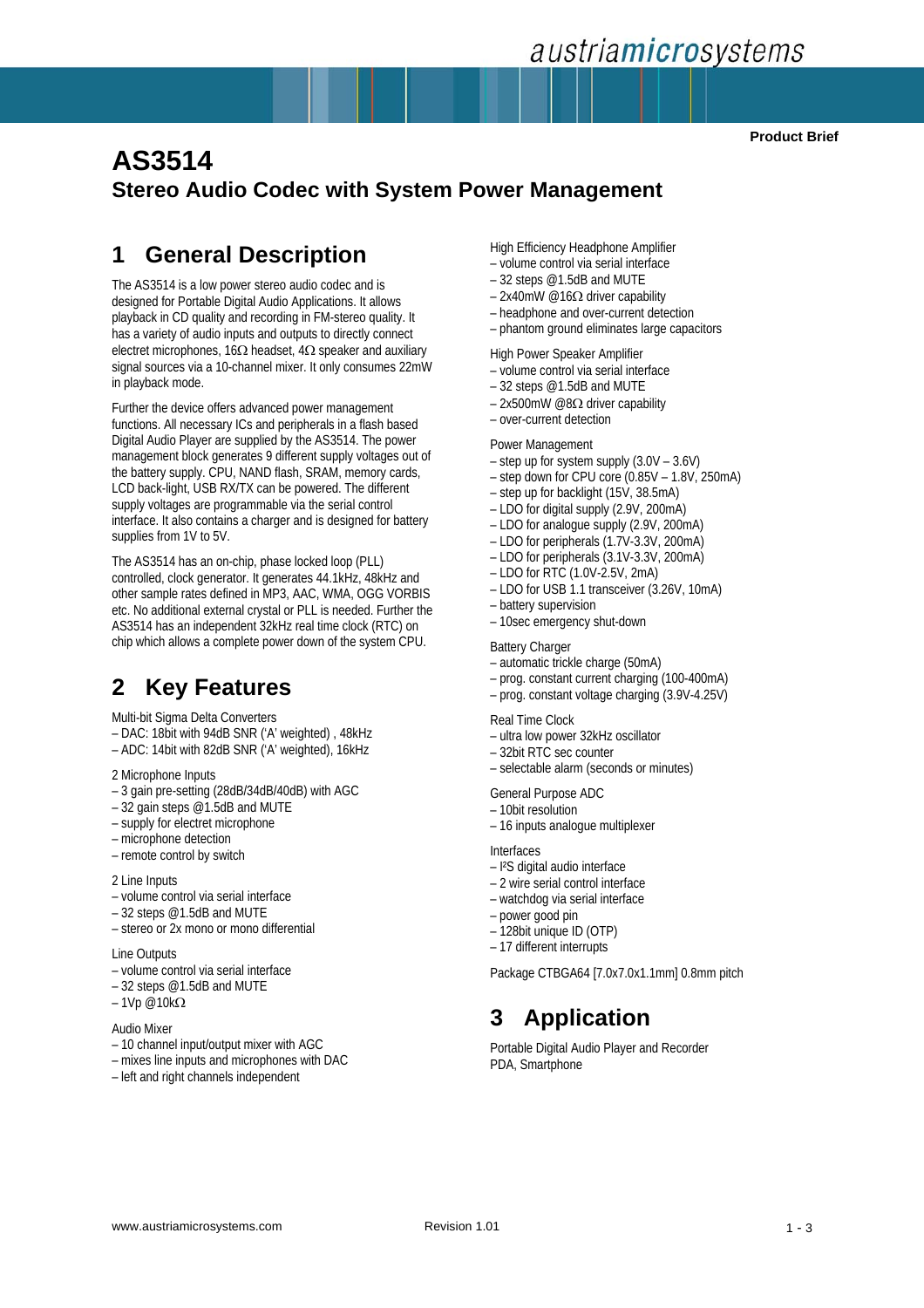Product Brief

### **4 Block Diagram**

*Figure 1 AS3514 Block Diagram*